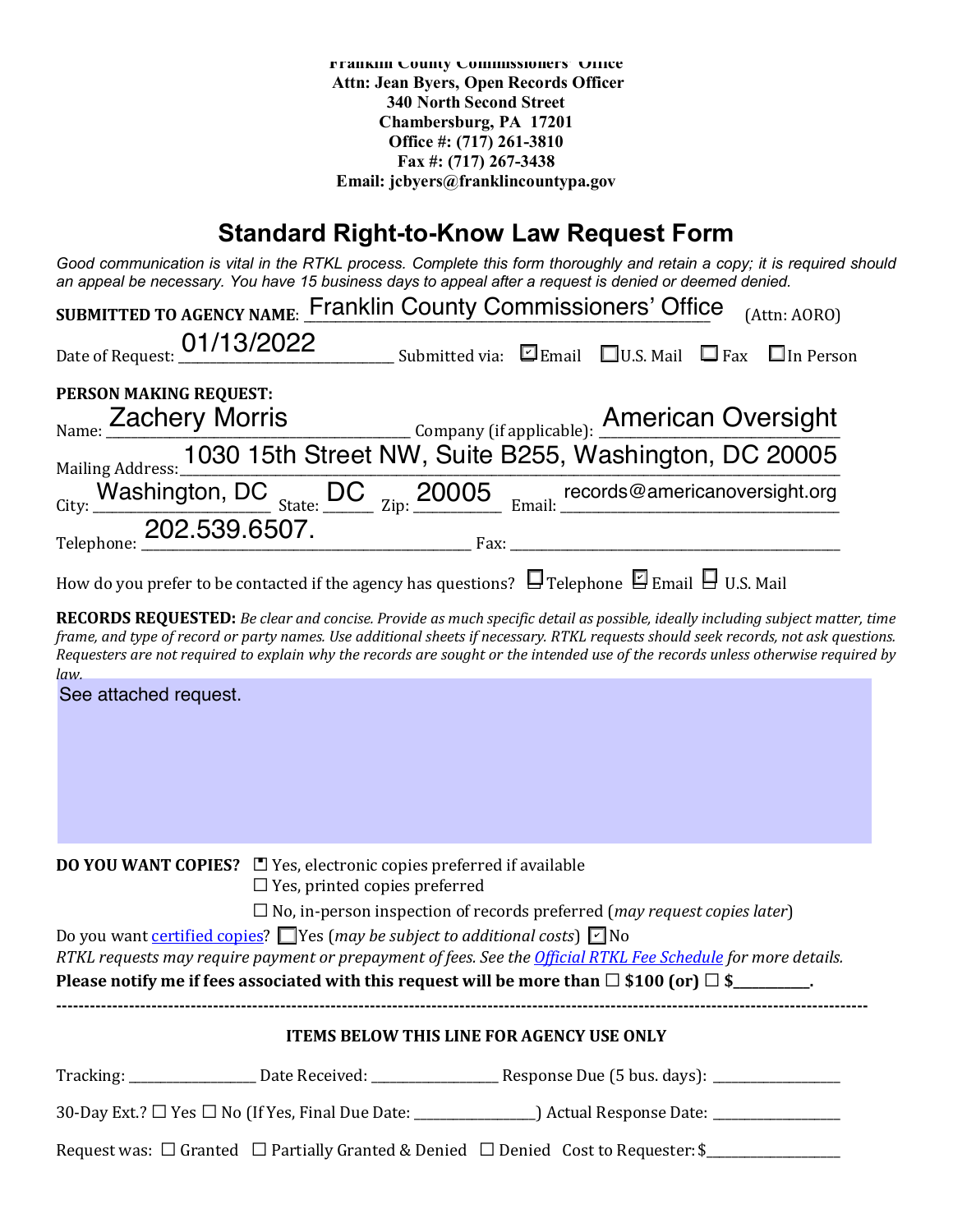January 13, 2022



# **VIA EMAIL**

Franklin County Commissioners' Office Attn: Jean Byers, Open Records Officer 340 North Second Street Chambersburg, PA 17201 jcbyers@franklincountypa.gov

# **Re: Right-to-Know Law Request**

Dear Open Records Officer:

Pursuant to the Right-to-Know Law (RTKL), as codified at 65 P.S. §§ 67.101 et seq., American Oversight makes the following request for records.

Following the November 2020 election, a number of county officials received communications from Pennsylvania legislators regarding unofficial election "audits."1

American Oversight seeks records with the potential to shed light on post-election reviews or investigations in Pennsylvania, including whether or to what extent such reviews or investigations were discussed between county officials and legislators.

#### **Requested Records**

American Oversight requests that your office produce the following records within five business days:

All electronic communications (including emails, email attachments, text messages, or messages on messaging platforms, such as Slack, GChat or Google Hangouts, Lync, Skype, or WhatsApp) between or among (A) Franklin County Commissioners David Keller and/or John Flannery and (B) any of the individuals or entities listed below regarding attempts by the Pennsylvania legislature or its agents to conduct inquiries or investigations into elections in Pennsylvania. In the case of emails and texts, the search should include those sent or received from the specified officials' personal accounts and devices if they were used to conduct official business, as well those sent from their official email addresses or government-issued devices.

<sup>1</sup> Rosalind Helderman,*'It Was like This Rogue Thing:' How the Push by Trump Allies to Undermine the 2020 Results Through Ballot Reviews Started Quietly in Pennsylvania,* Wash. Post (June 6, 2021, 6:00 PM), https://www.washingtonpost.com/politics/pennsylvania-2020-ballot-audits/2021/06/06/4e456952-bfe0-11eb-b26e-53663e6be6ff\_story.html.

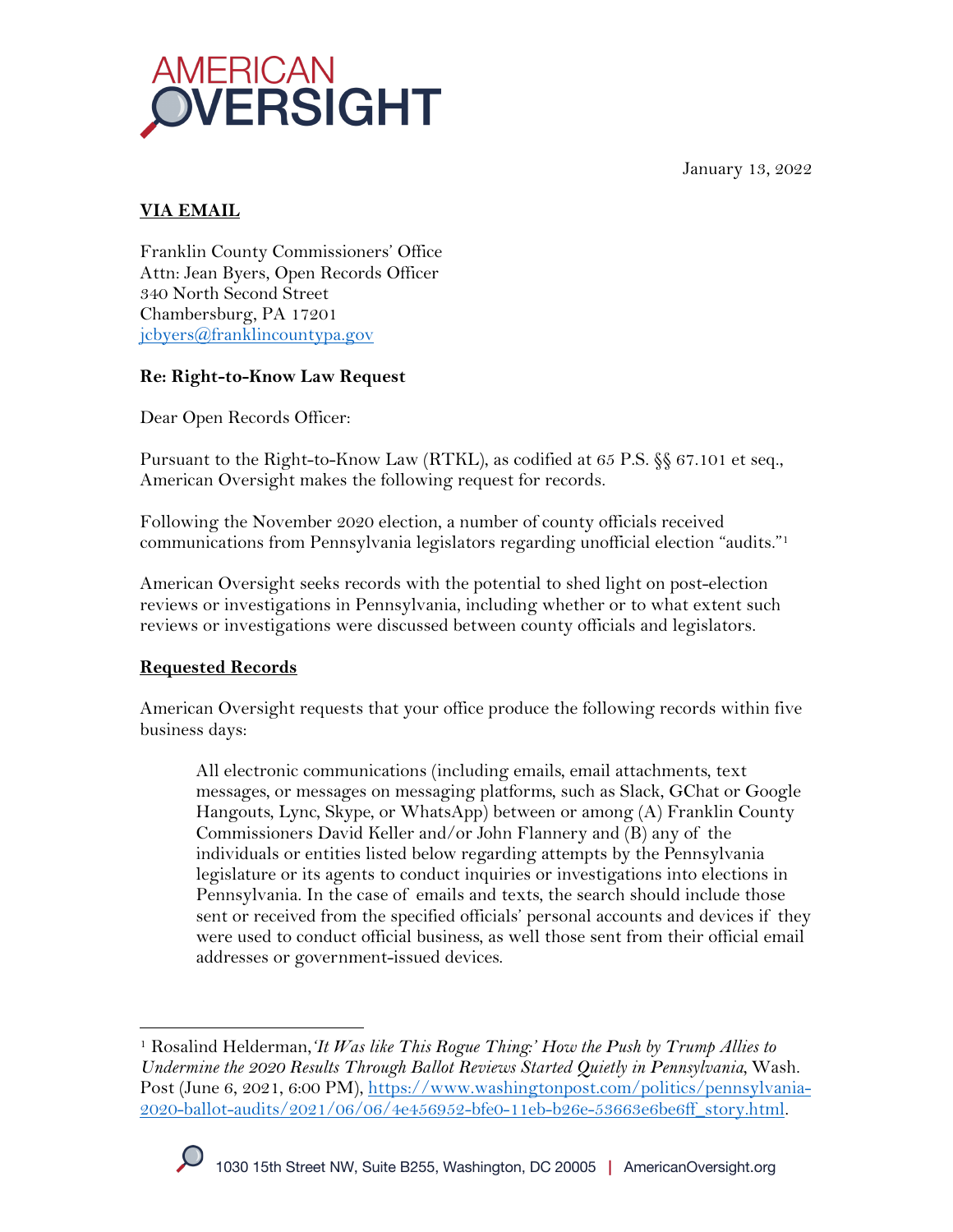- 1. Senator Doug Mastriano, and/or anyone communicating on his behalf (such as his aides Kelley Moyer-Schwille, Doug Zubeck, and/or Judy Wilson)
- 2. Senator Judith Ward, and/or anyone communicating on her behalf (such as her aides Cheryl Shriner, Monica Armstrong, and/or Kathleen Gunnell)
- 3. Senator Cris Dush, and/or anyone communicating on his behalf (such as his aides Joseph Foust, Cecilia Boyer, and/or Nathan Clark)

Please provide all responsive records from November 3, 2020, through the date the search is conducted.

# **Fee Waiver Request**

In accordance with 65 P.S.  $$ 67.1307(f)(2)$ , American Oversight requests a waiver of fees associated with processing this request for records, because disclosure of the requested information is "in the public interest."

The public has a significant interest in the results and administration of the November 2020 election in Pennsylvania.2 Records with the potential to shed light on this matter would contribute significantly to public understanding of operations of the government, including whether county officials were contacted by members of the Pennsylvania legislature or external entities regarding post-election reviews or investigations.

American Oversight is committed to transparency and makes the responses agencies provide to open records requests publicly available, and the public's understanding of the government's activities would be enhanced through American Oversight's analysis and publication of these records. American Oversight's mission is to promote transparency in government, to educate the public about government activities, and to ensure the accountability of government officials. American Oversight uses the information gathered, and its analysis of it, to educate the public through reports, press releases, or other media. American Oversight also makes materials it gathers available on its public website and promotes their availability on social media platforms, such as Facebook and Twitter.3

American Oversight has also demonstrated its commitment to the public disclosure of documents and creation of editorial content through regular substantive analyses posted to its website.4 Examples reflecting this commitment to the public disclosure of documents and the creation of editorial content include the posting of records and analysis related to the organization's investigations into misconduct and corruption in

<sup>2</sup> *See supra*, notes 1 & 2.

<sup>3</sup> American Oversight currently has approximately 15,580 page likes on Facebook and 109,500 followers on Twitter. American Oversight, Facebook,

https://www.facebook.com/weareoversight/ (last visited Jan. 10, 2022); American Oversight (@weareoversight), Twitter, https://twitter.com/weareoversight (last visited Jan. 10, 2022).

<sup>4</sup> *See generally News*, American Oversight, https://www.americanoversight.org/blog.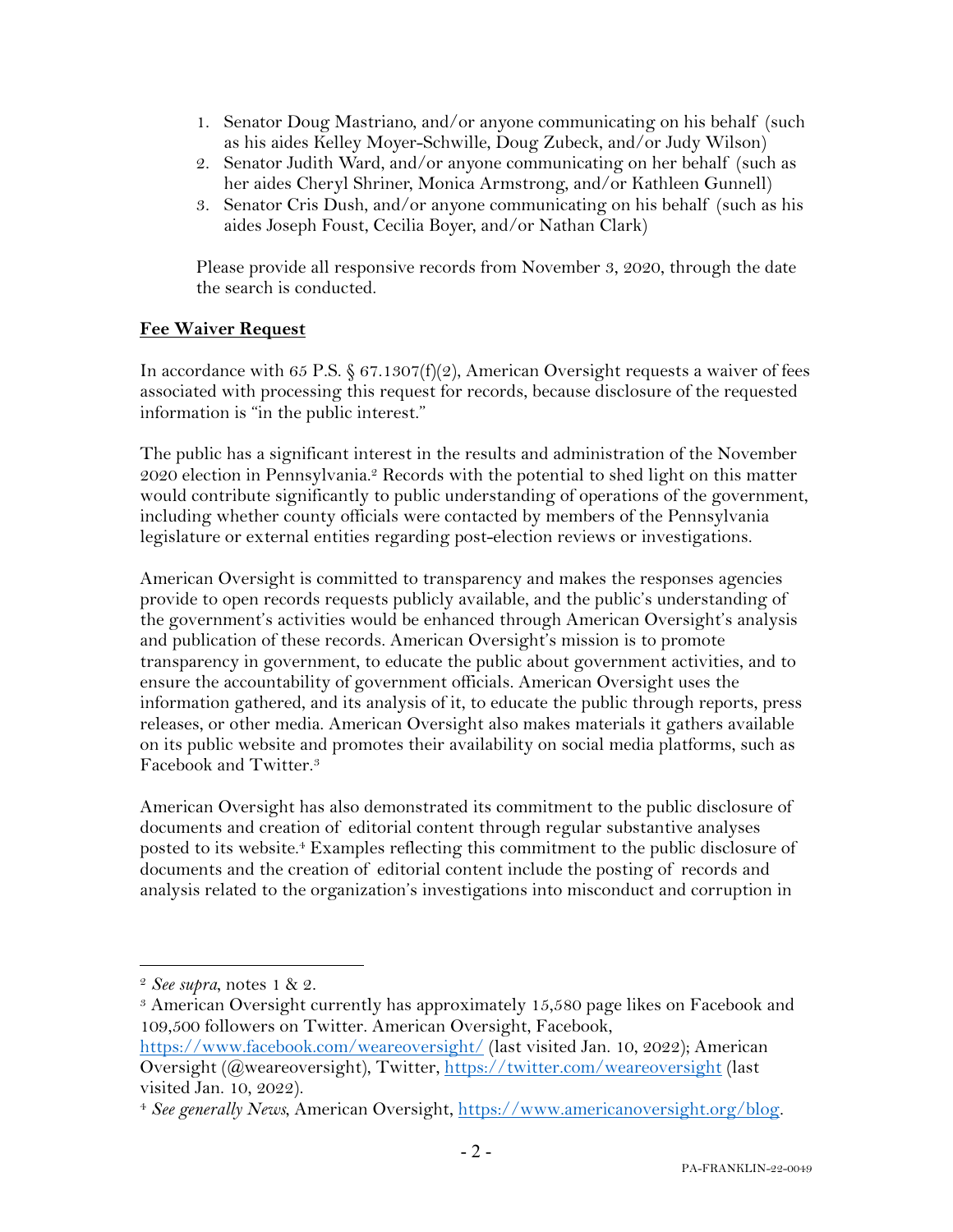state governments; <sup>5</sup> posting records and analysis of federal and state governments' responses to the Coronavirus pandemic;6 posting records received as part of American Oversight's "Audit the Wall" project to gather and analyze information related to the Trump administration's proposed construction of a barrier along the U.S.-Mexico border, and analyses of what those records reveal;<sup>7</sup> and the posting of records related to an ethics waiver received by a senior Department of Justice attorney and an analysis of what those records demonstrated regarding the Department's process for issuing such waivers.<sup>8</sup>

Finally, this request is primarily and fundamentally for non-commercial purposes. As a  $501(c)(3)$  nonprofit, American Oversight does not have a commercial purpose and the release of the information requested is not in American Oversight's financial interest.

Accordingly, American Oversight qualifies for a fee waiver.

<sup>5</sup> *See generally State Investigations*, American Oversight,

https://www.americanoversight.org/states; *see, e.g.*, *State Government Contacts with Voting-Restriction Activists,* American Oversight,

https://www.americanoversight.org/investigation/state-government-contacts-withvoting-restriction-activists; *Georgia's Voting Machines and Election Security*, American Oversight, https://www.americanoversight.org/investigation/georgias-voting-

machines-and-election-security. 6 *See, e.g.*, *The Trump Administration's Response to Coronavirus*, American Oversight, https://www.americanoversight.org/investigation/the-trump-administrations-

response-to-coronavirus; *Tulsa Health Officials Initially Estimated Trump Rally Would Directly Lead to 2 to 9 Deaths*, American Oversight,

https://www.americanoversight.org/tulsa-health-officials-initially-estimated-trumprally-would-directly-lead-to-2-to-9-deaths; *Wisconsin Documents Offer Window into Early Uncertainty over COVID-19*, American Oversight,

https://www.americanoversight.org/wisconsin-documents-offer-window-into-earlyuncertainty-over-covid-19; *In the Documents: Florida Health Department Efforts to Suppress Release of Coronavirus Records*, American Oversight,

https://www.americanoversight.org/in-the-documents-florida-health-departmentefforts-to-suppress-release-of-coronavirus-records. 7 *See generally Audit the Wall*, American Oversight,

https://www.americanoversight.org/investigation/audit-the-wall; *see, e.g.*, *Border Wall Investigation Report: No Plans, No Funding, No Timeline, No Wall*, American Oversight, https://www.americanoversight.org/border-wall-investigation-report-no-plans-nofunding-no-timeline-no-wall. 8 *DOJ Records Relating to Solicitor General Noel Francisco's Recusal*, American Oversight,

https://www.americanoversight.org/document/doj-civil-division-response-noelfrancisco-compliance; *Francisco & the Travel Ban: What We Learned from the DOJ Documents*, American Oversight, https://www.americanoversight.org/francisco-thetravel-ban-what-we-learned-from-the-doj-documents.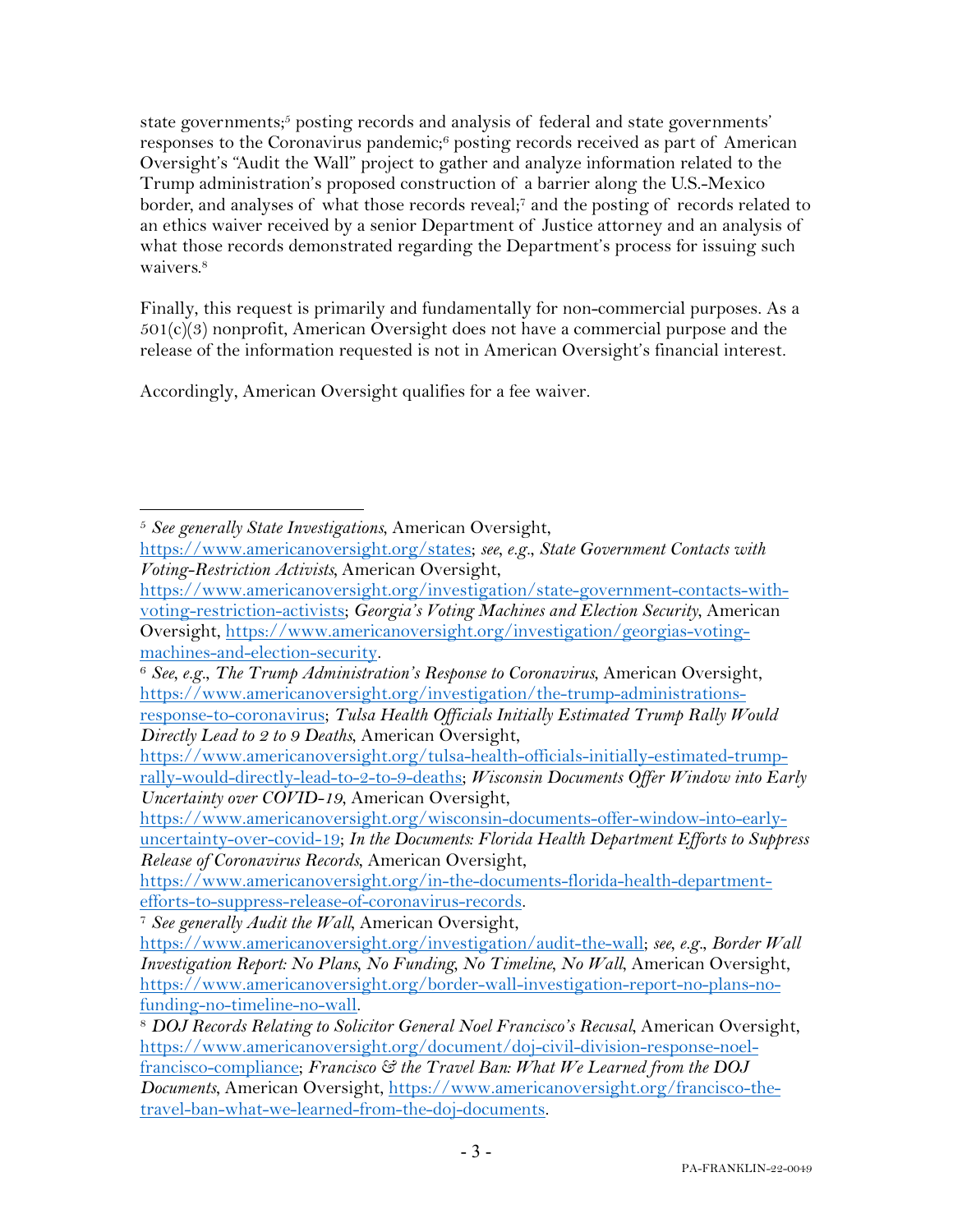### **Guidance Regarding the Search & Processing of Requested Records**

In connection with its request for records, American Oversight provides the following guidance regarding the scope of the records sought and the search and processing of records:

- Please search all locations and systems likely to have responsive records, regardless of format, medium, or physical characteristics. For instance, if the request seeks "communications," please search all locations likely to contain communications, including relevant hard-copy files, correspondence files, appropriate locations on hard drives and shared drives, emails, text messages or other direct messaging systems (such as iMessage, WhatsApp, Signal, or Twitter direct messages), voicemail messages, instant messaging systems such as Lync or ICQ, and shared messages systems such as Slack.
- In conducting your search, please understand the terms "record," "document," and "information" in their broadest sense, to include any written, typed, recorded, graphic, printed, or audio material of any kind. We seek records of any kind, including electronic records, audiotapes, videotapes, and photographs, as well as letters, emails, facsimiles, telephone messages, voice mail messages and transcripts, notes, or minutes of any meetings, telephone conversations or discussions.
- Our request for records includes any attachments to those records or other materials enclosed with those records when they were previously transmitted. To the extent that an email is responsive to our request, our request includes all prior messages sent or received in that email chain, as well as any attachments to the email.
- Please search all relevant records or systems containing records regarding agency business. Do not exclude records regarding agency business contained in files, email accounts, or devices in the personal custody of your officials, such as personal email accounts or text messages. Records of official business conducted using unofficial systems or stored outside of official files are subject to the Rightto-Know Law.9
- In the event some portions of the requested records are properly exempt from disclosure, please disclose any reasonably segregable non-exempt portions of the requested records under 65 P.S. § 67.706. If a request is denied in whole, please state specifically why it is not reasonable to segregate portions of the record for release.
- Please take appropriate steps to ensure that records responsive to this request are not deleted by the agency before the completion of processing for this request. If records potentially responsive to this request are likely to be located

<sup>9</sup> *See, e.g.*, *Barkeyville Borough v. Stearns*, 35 A.3d 91, 95–97 (Pa. Commw. Ct. 2012).